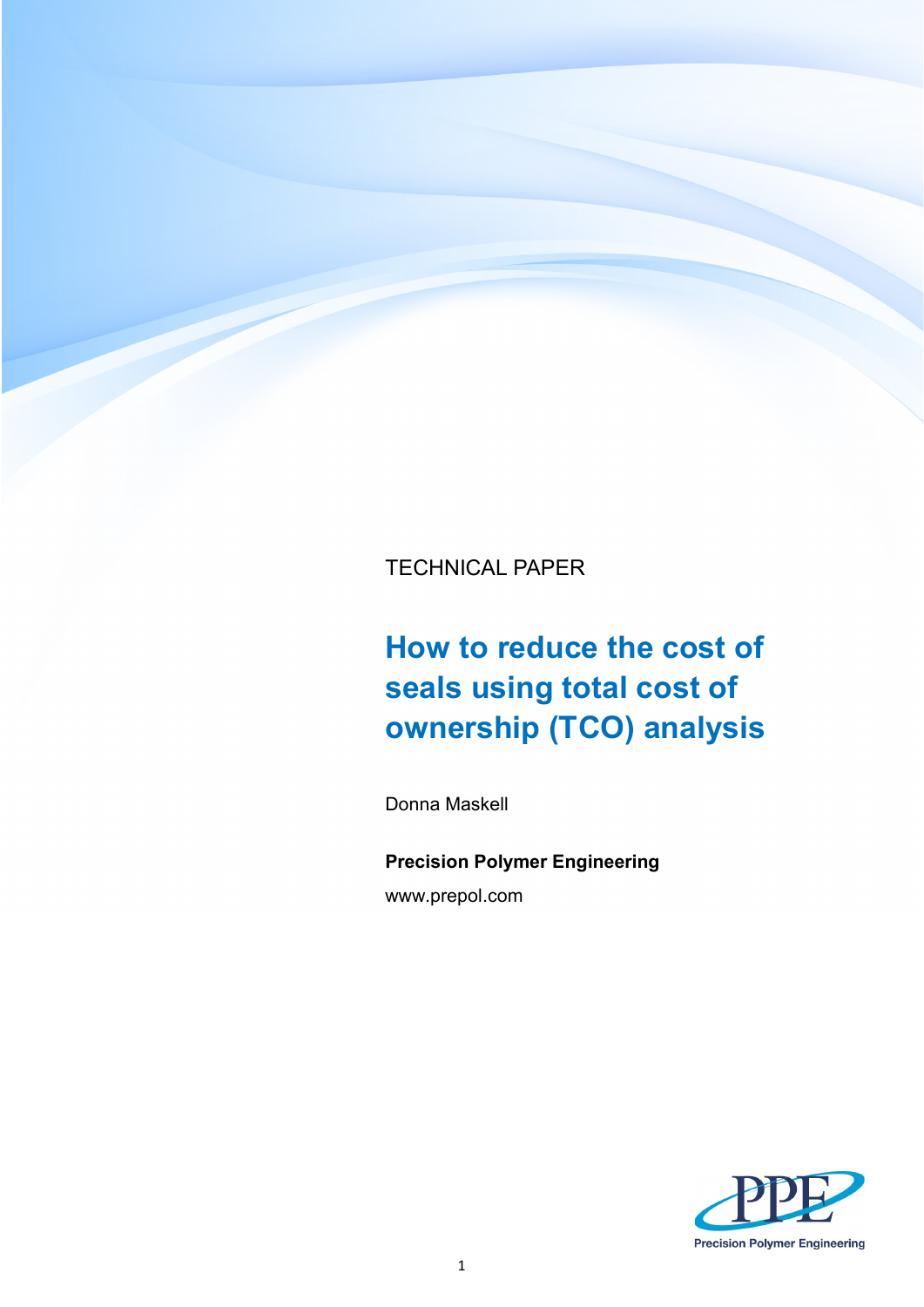The drive to reduce the cost of consumables, such as seals, is a constant pressure. Companies are continually looking to reduce costs in order to maintain or increase profitability in challenging economic conditions. However, when considering the cost of your next sealing purchase it's worthwhile remembering the saying "cheapest to buy is not always cheapest to own".

Often the cost of the seal is the tip of the iceberg, this is the direct cost, but there are lots more hidden costs that are not as obvious. This is when Total Cost of Ownership (TCO) analysis is used to look at all the costs associated with buying and using a particular seal compared with alternatives.

For example, the most common costs associated with seals are the acquisition cost, installation cost and downtime cost.

Acquisition cost is the amount paid for the seal, including any admin costs for purchasing and delivery.

Installation cost covers the amount paid in labour for employees to strip equipment down, remove the old seal and replace with the new seal, plus cleaning and priming of the equipment/process line ready for use.

Downtime cost includes the value of lost production during the period of time it takes to replace the seal during scheduled preventative maintenance. If a breakdown occurs due to seal failure and downtime is



## **What is Total Cost of Ownership?**

The total cost of ownership (TCO) is the purchase price of an item plus all the other costs associated with its operation over its useful life. It represents a bigger picture look at what the item is and what its value is over time. There's a big difference between the price of something and its long-term cost. An item with lower total cost of ownership is better value in the long run than a cheaper item's short-term price.

unscheduled, costs can also include emergency labour and loss of production batch.

> **The total cost ownership = acquisition cost + installation cost + downtime cost**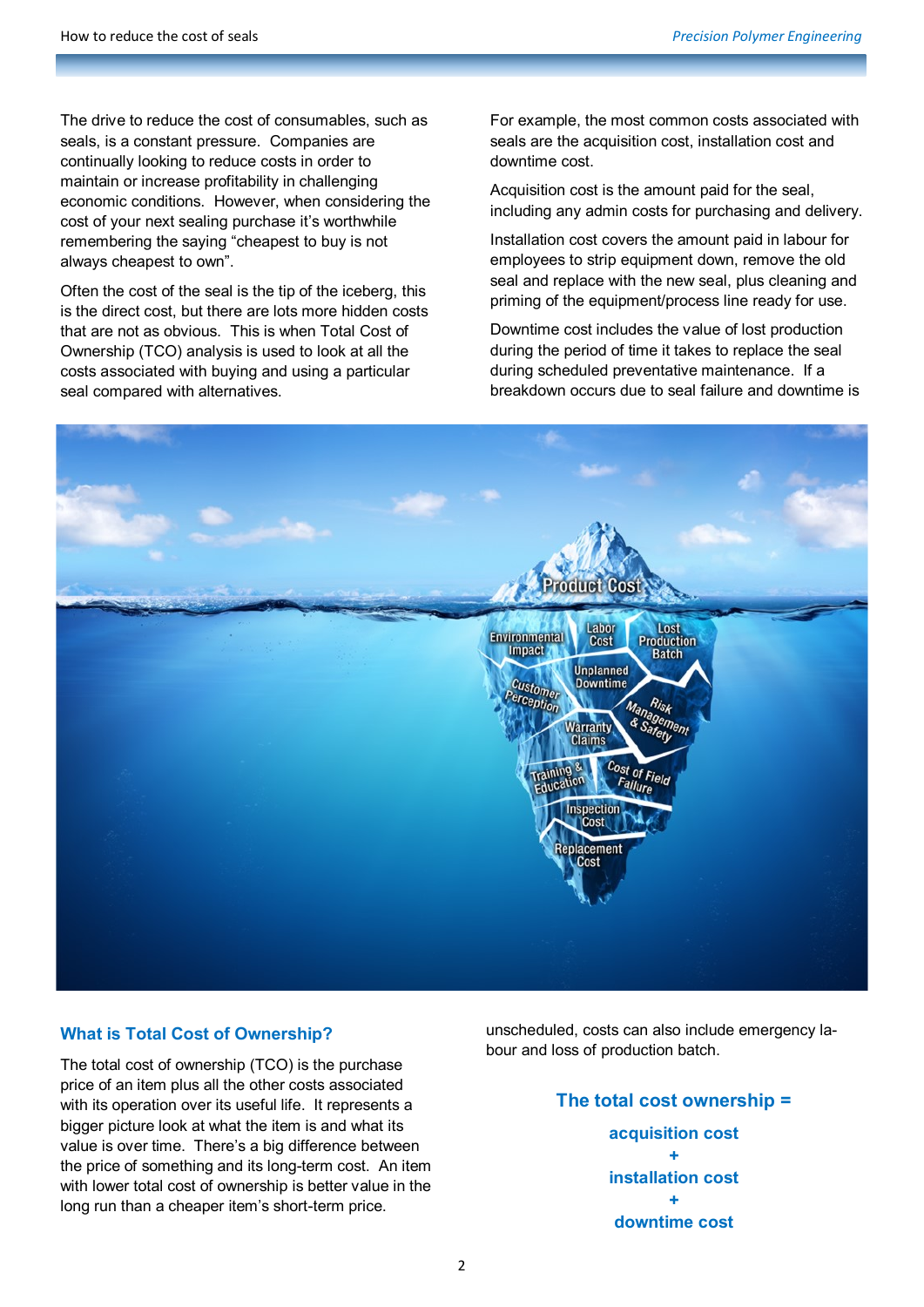Let's look at some examples:

**Acquisition cost** 

Downtime cost

*Example 1: Comparison of low-cost seals that need to be replaced twice versus fit-once, extended-life seals from PPE (installed in existing equipment).*

**Installation cost** 

Low cost seals



Time (equipment life)

Here, the PPE seal acquisition cost is x3 compared to the low-cost seal option. However, the PPE seal lasts x3 longer, so it's total cost of ownership is half that of the low-cost seal that needs changing twice, due to its reduced service life. An overall cost saving is achieved by extending the maintenance intervals and eliminating the additional installation and downtime costs.

Here, the PPE seal acquisition cost is x3 compared to the low-cost seal option. However, the PPE seal lasts x3 longer, so it's total cost of ownership is half that of the low-cost seal that needs changing twice, due to its reduced service life. An overall cost saving is achieved by extending the maintenance intervals and eliminating the additional installation and downtime costs.

*Example 2: Comparison of low cost seals that are replaced six times versus extended-life seals that last x2 longer from PPE (installed in new equipment).*



Low cost seals

Time (equipment life)

**PPE** seals



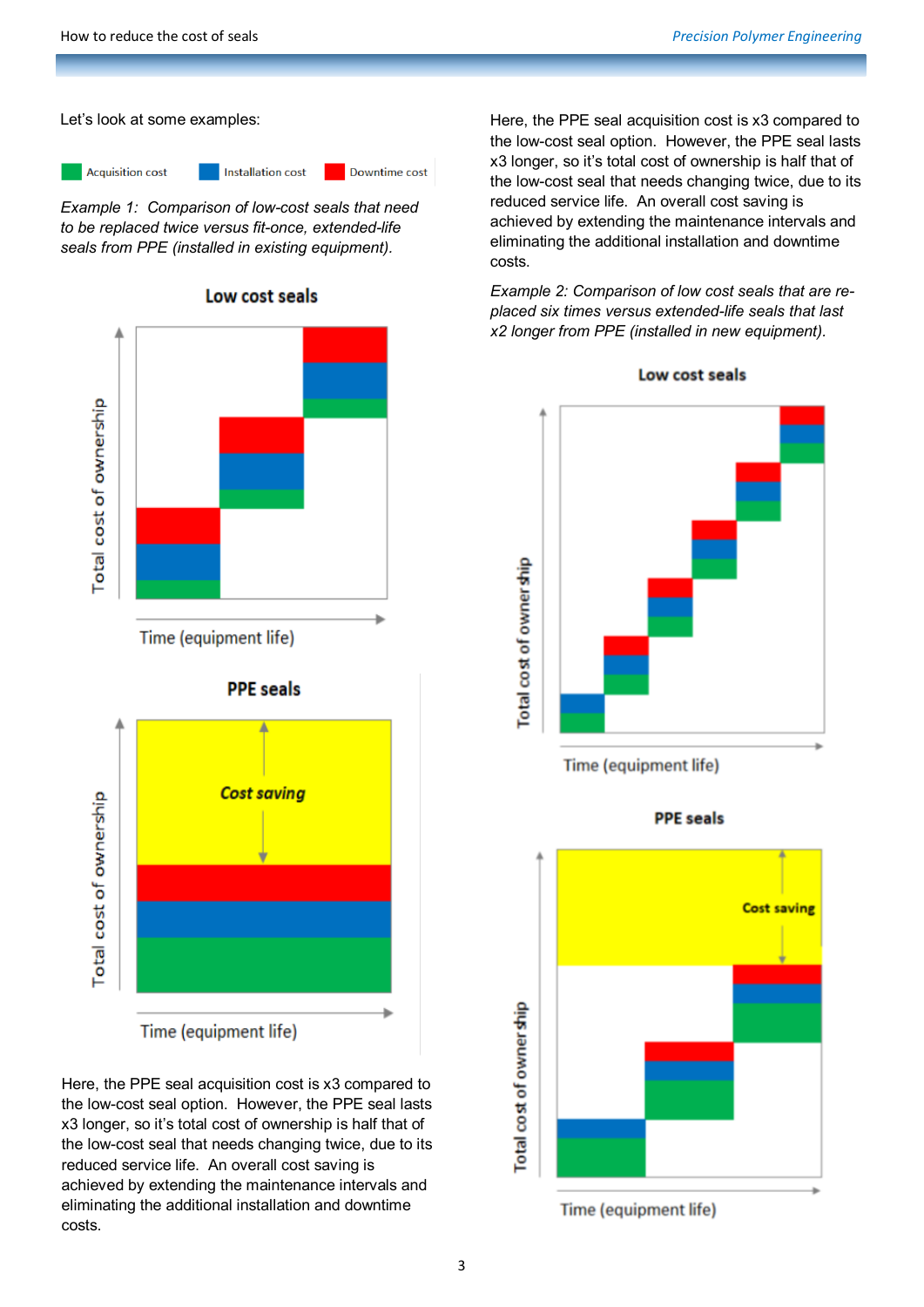In this instance, the low cost seals work out more expensive in the long-term. Typical scenarios where this might occur are buying cheap imports from the Far East or using lower spec' materials such as EPDM. By swapping them out for high quality seals or upgrading the material to a higher performance material (such as FKM), seal life is increased and overall cost savings can be achieved.

## **Unplanned maintenance and breakdowns**

Seals that need to be replaced due to failure will incur additional costs during downtime which can include lost product batch and clean-up costs if leakage has occurred. There is the potential for lengthy downtime if replacement seals are not readily available. In addition, failed seals and/or leakage may increase safety and environment risks.

*Example 3: Comparison of low cost seals that prematurely fail versus high quality PPE seals that provide reliable performance (installed in existing* 









Here we can clearly see the impact of two premature failures of the low cost seal, compared to the PPE seals, over the same period of time. The increased installation cost and extended downtime results in much higher cost of ownership. Seals that provide consistent reliable service life allow preventative maintenance to be carried out on schedule.

Often when equipment reaches the end of the warranty period, end users are be tempted to source cheaper seals to make some procurement savings. This can be a false economy if the replacement seals do not deliver the same performance as the original seals.

# **Reducing the cost of seals**

In summary, replacing seals will inevitably incur installation and downtime costs. These costs are often constant, but TCO savings can be achieved by buying seals that last longer and are more reliable, to avoid unscheduled downtime. PPE can advise on how to extend maintenance cycles and life-time expectancy of your seals.

## **How to extend seal life**

There are many factors that can affect seal life and long-term performance, two of the main considerations are:-

1) **Design optimisation** – seal life expectancy can be significantly reduced if parameters such as squeeze, stretch, gland fill, pressure and friction are overlooked. Selecting the correct sized O-ring for groove dimensions seems obvious, but different elastomer materials behave differently, and a non-standard O-ring may provide improved performance. Alternative seal profiles such as X-rings, D-rings or custom designed seals may outperform O-rings in some instances.

PPE can offer advice and technical support, as well as a custom component design and modelling service, to identify the optimum sealing solution for your hardware.

2) **Material selection** – choosing the right material for your application requires careful consideration of environmental conditions such as temperature and chemical media. The minimum and maximum operating temperature must be comfortably within the material's range and not at the limits of its capability, plus short-term temperature excursions must be taken into account.

Chemical attack of elastomer seals can occur as a result of process media, cleaning regimes or lubricants. Selecting the most compatible elastomer material is essential to achieve the expected seal-life.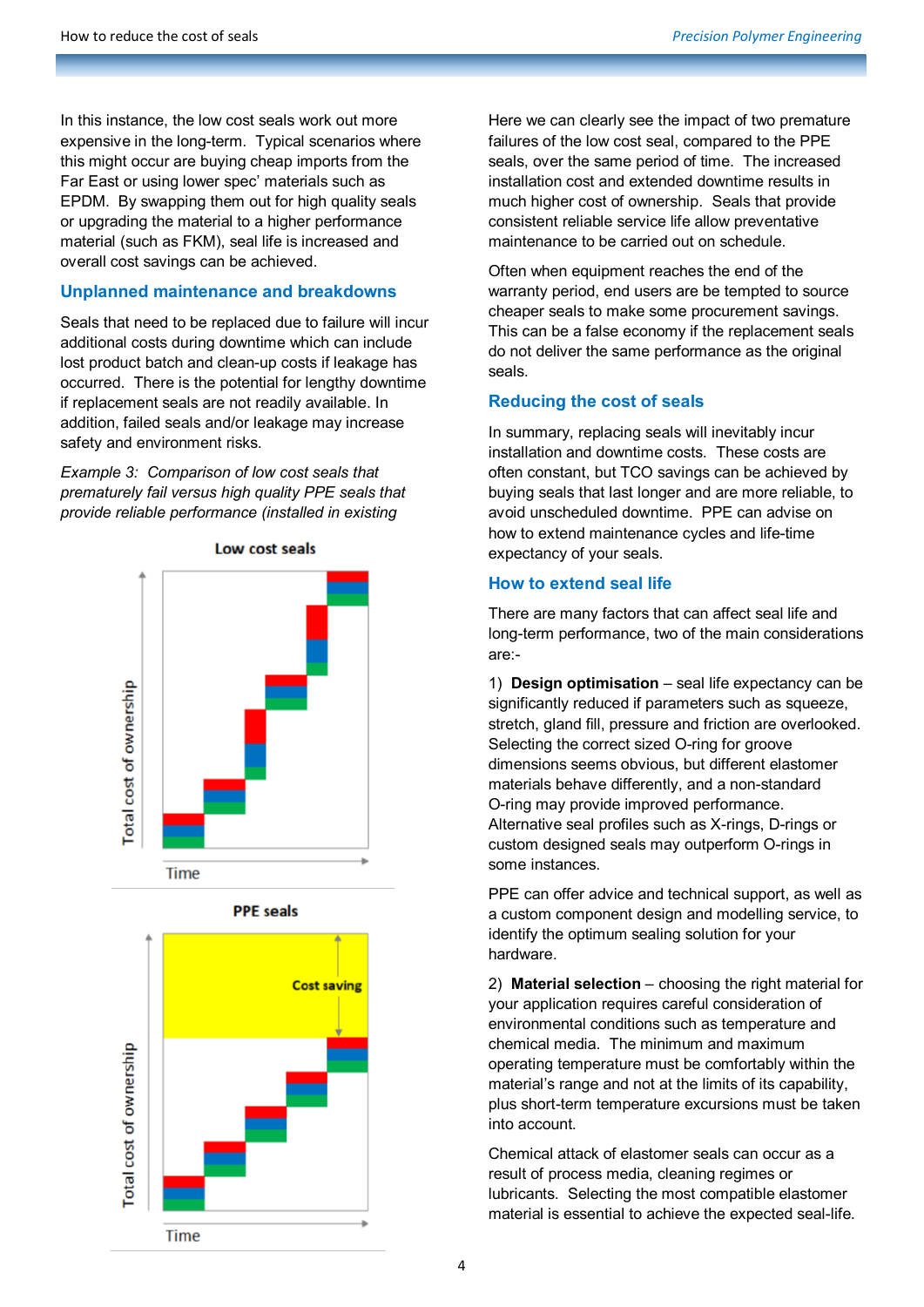Elastomer seals that are under stress, from poor design, aggressive operating conditions, or both, will provide a shortened service life and are more likely to fail prematurely.

PPE can offer material recommendations to ensure the optimum elastomer is selected for any given operating environment. Post-use testing and analysis can also help with troubleshooting and identifying the causes of poor elastomer seal performance.

## **Material consolidation**

When considering the most effective sealing material, for multiple locations within a number of pieces of equipment, it is worth considering standardizing on a material that covers the all, or a majority, of requirements (such as a FFKM). Rather than having several different materials in stock, consolidating the number of materials to one material can lead to inventory cost savings. In addition, the potential for the incorrect material being installed in the wrong location is greatly reduced and the associated downtime costs avoided.

#### **Case study**

One of the world's leading research-based pharmaceutical and healthcare companies was experiencing intermittent seal failure on one of its filling and packaging lines.

A review conducted by PPE indicated that identical looking seals, in different types of elastomer material (EPDM and FKM), were being mixed up in the spares store, resulting in premature seal failure and unscheduled downtime. In addition, the dimensional accuracy of some of the seals was improved and rationalising on one elastomer material to match all product chemistries and cleaning processes also extended the plant's production time before a seal change was needed.



## **Conclusion**

When considering the alternatives for mission-critical seals, don't be tempted to go for the cheapest in order to reduce the cost of consumables in the short-term. Consider the life-time cost of the seals over the longterm by calculating the Total Cost of Ownership. Choose a seal supplier that can provide high quality components, with full certification and traceability, along with technical advice and support to help you design and select the correct sealing solution for your application.

Extending maintenance cycles, eliminating seal failures and reducing unscheduled downtime will provide much bigger overall cost savings than buying cheaper seals initially. When you add in the wider potential costs such as warranty claims, penalties, product recalls and damage to brand image and reputation, can you really afford to buy low cost seals?